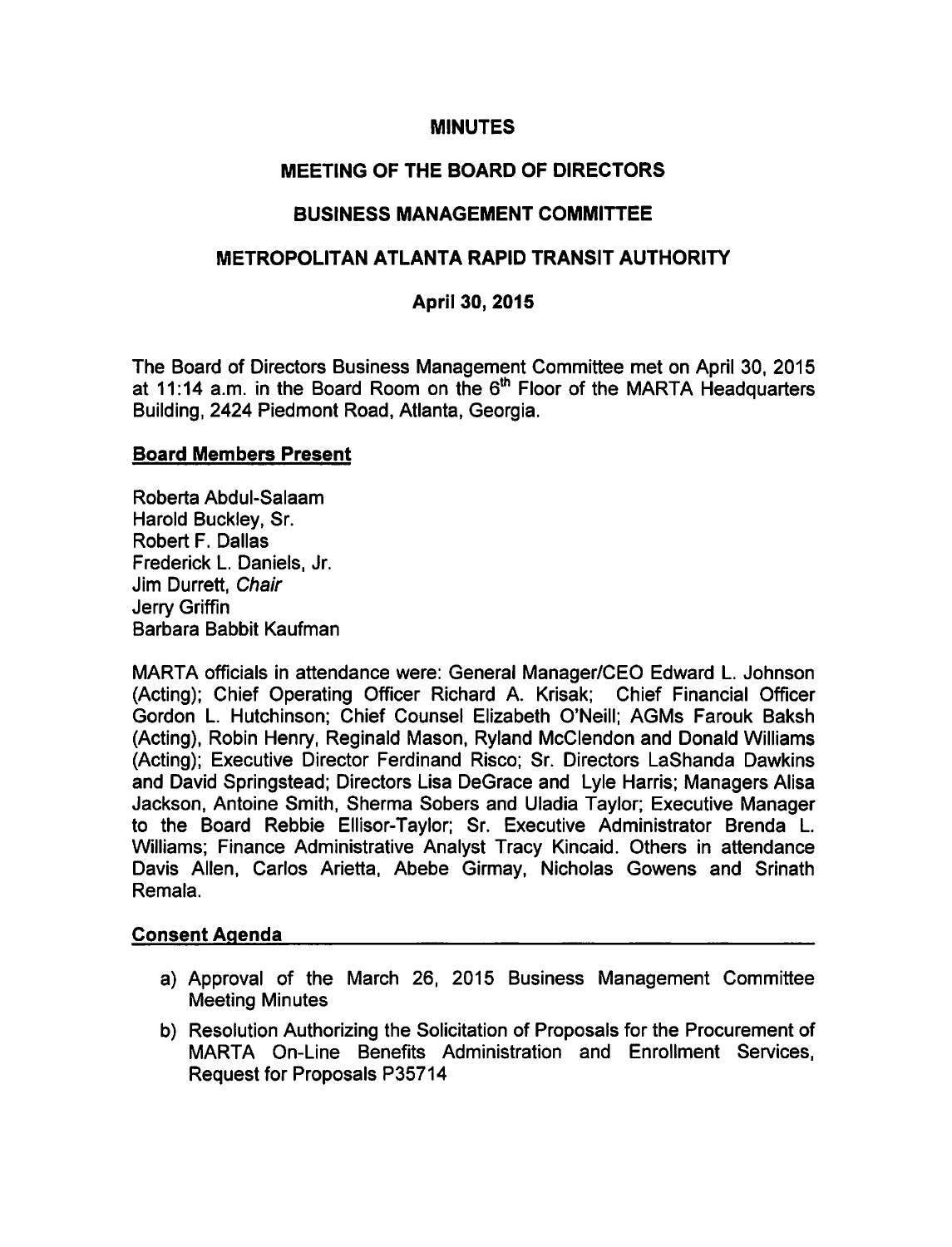c) Resolution Authorizing Award of a Contract for Authority-Wide Wireless Communication Devices Utilizing the State of Georgia, Georgia Technology Authority (GTA) Contracts, RFP P35443

On motion by Mr. Durrett seconded by Mrs. Kaufman, the Consent Agenda was approved by a vote of  $7$  to 0, with  $7$  members present.

#### Individual Agenda

Resolution Authorizing the Award of Sole Source Contract with Enghouse Transportation for TeleDriver 8.1.6. Driver Management System Maintenance Support. LOA L35686

Mr. Baksh presented this resolution for Board of Directors' approval authorizing the General Manager/CEO or his delegate to enter into a Sole Source Contract with Enghouse Transportation for TeleDriver 8.1.6 Driver Management System Maintenance Support, in the amount of \$246,558.

Mr. Daniels said this is a relatively small contract. He asked if it will tie into MARTA's other systems.

Mr. Baksh said yes, TeleDriver has been in place for a long time.

Mrs. Abdul-Salaam asked how long has MARTA been using it.

Mr. Baksh said approximately 10 years.

Mr. Griffin said many times, once selected, it is difficult to change products - an agency can become trapped with the technology.

On motion by Mr. Durrett seconded by Mrs. Kaufman, the resolution was unanimously approved by a vote of 7 to 0, with 7 members present.

## Briefing - FY2016 Operating & Capital Budget Briefing

Mr. Hutchinson briefed the Committee on the FY2016 proposed Operating and Capital Budgets.

**Budget Development & Milestones Timeline**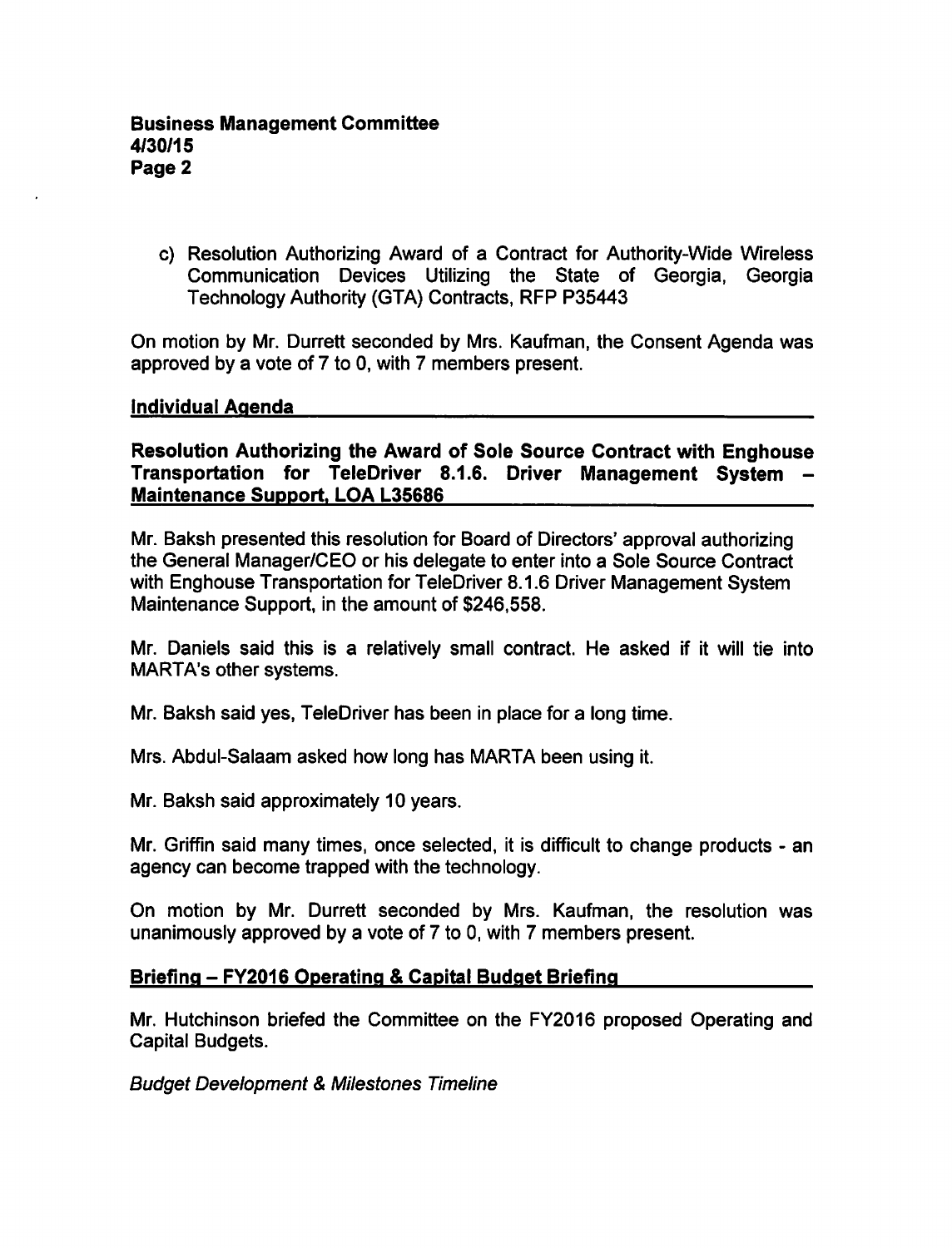- $\triangleright$  January The FY16 budget is projected at a high level and call packages are prepared
- $\triangleright$  February Resource requests are submitted by MARTA departments to achieve strategic goals and objectives
- $\triangleright$  March After comprehensive analysis, a preliminary budget is prepared for Board review
- $\triangleright$  April After Board review, the proposed budget is submitted for Public **Hearings**
- $\triangleright$  May Public Hearings and final revisions
- $\triangleright$  June Budget officially adopted

# FY16 Proposed Operating Budget

## Current State - Fiscal Focus Accomplishments

- $\triangleright$  No fare increase since October 2011
- $\triangleright$  Ad Valorem revenue
- $\triangleright$  CNG fuel rebate
- $\triangleright$  Constrained costs
- FY14 year-end reserve balance \$166.2M
- $\geq 1\%$  Lump Sum payout to Represented & Non-Represented employees
- $\triangleright$  Fare Evasion mitigation
- $\triangleright$  Increased rail service frequency

## **Proposed Assumptions & Initiatives**

- Customer Focus
	- Implementation of Clayton County service, including security (Police) enhancements
	- Continuation of enhanced rail service that was implemented in May of 2014
	- Enhanced technology for customers communications (apps digital announcements)
	- Implementation of the Integrated Operations Center (IOC) initiative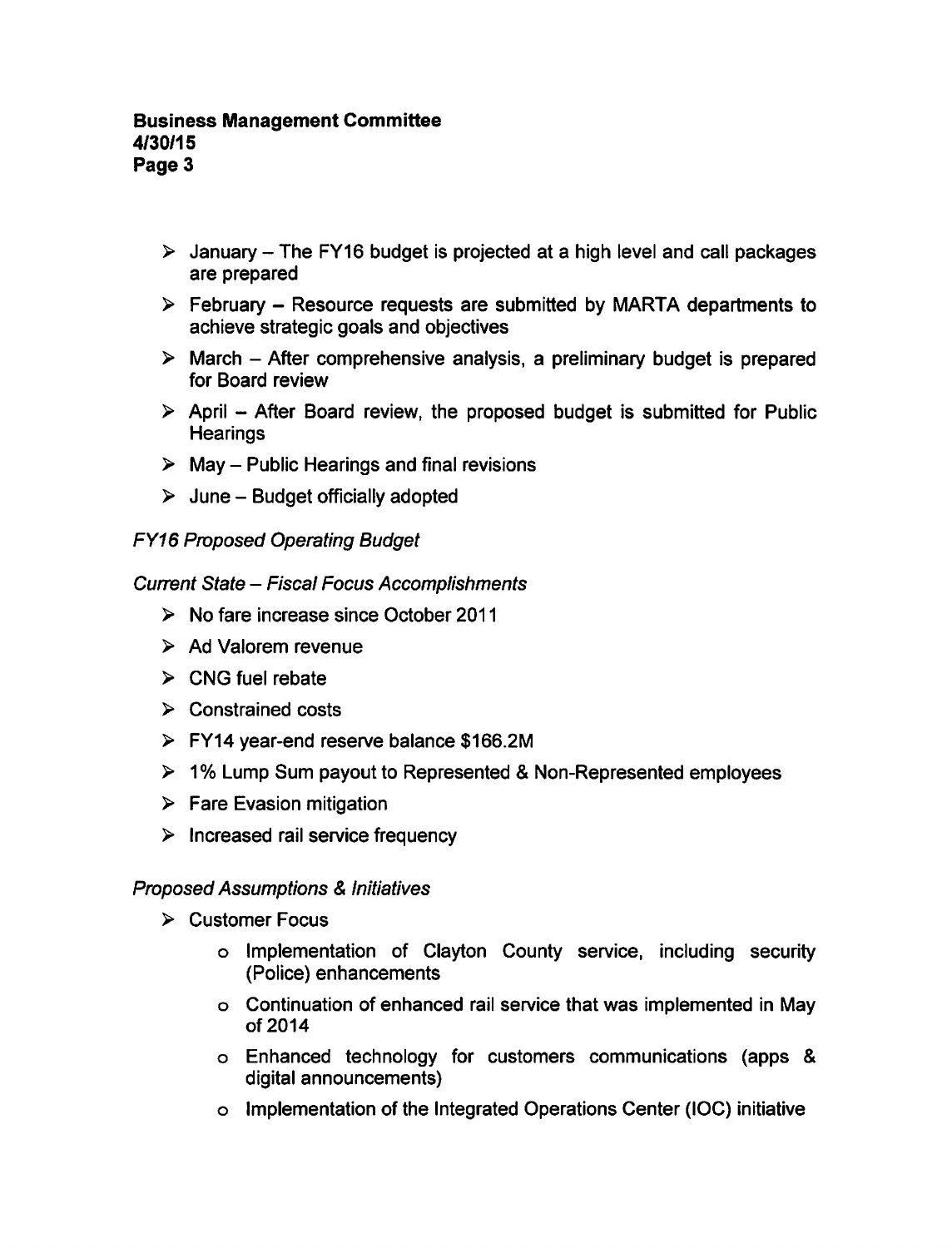- o Q-Bus program & New Busses utilized for service
- Enhanced restroom and other station enhancement initiatives
- $\triangleright$  Employee Focus
	- Negotiated Union wage increases of 3%
	- $\circ$  Increased Union employee & Union retiree healthcare contributions
	- o Increased Defined Contribution (DC) non-represented Pension from 3%-6%
	- Increased healthcare administrative costs, such as Affordable Care Act (ACA) and Secova healthcare payments
	- Implementation of 3% planned merit increase for non-represented employees
	- Implementation of the Performance Management program
	- Enhanced training and leadership development opportunities
- $\triangleright$  Fiscal Focus
	- Revenue Highlights
		- No fare increase in base fare and other fare rates (deferred to  $FY17$ )
		- Surcharge increase for Breeze cards and tickets of \$1.00 and \$0.50, respectively
		- **Holiday Group Pass program implementation**
	- New Fiscal Initiatives
		- Ridership and Passenger Revenue enhancements  $\blacksquare$ assumes benefits from additional fare evasion measures and increased promotional activities
		- Ad Valorem Legislative "make whole" provision will be included in bas budget for tax receipts
		- $\blacksquare$  Absenteeism reduction strategy  $\blacksquare$  overtime reduction included in expense budget FY16 budget similar to FY15
		- MARTA Transformation Initiative (MTI) Plan

FY16 Proposed Operating Budget

 $\triangleright$  Operating Revenue - \$458.7M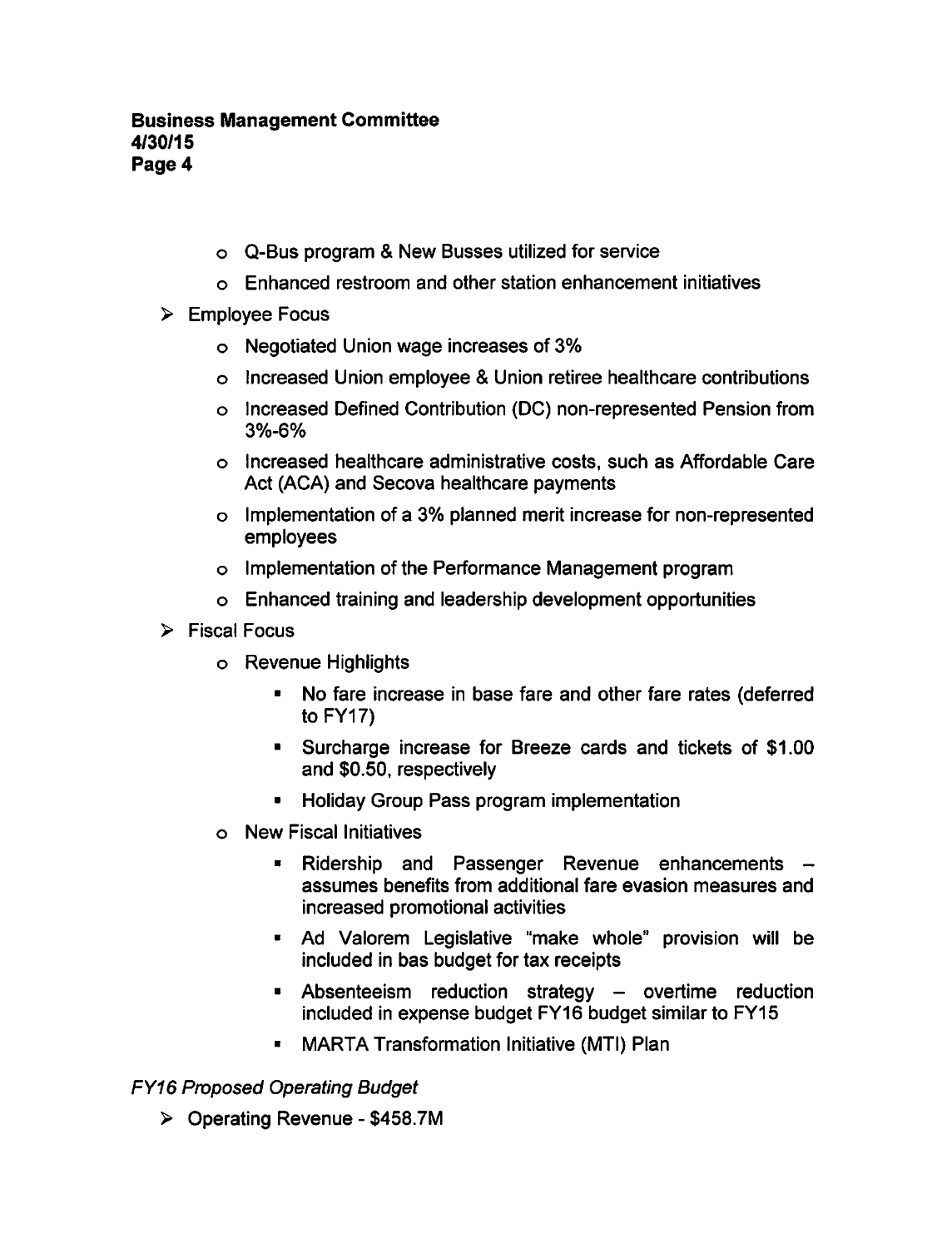- $\circ$  Operating Sales Tax \$193.5M (42%)
- $\circ$  Ad Valorem "Make Whole" \$9M (2%)
- $\circ$  Ad Valorem Tax \$8.3M (2%)
- $\circ$  Passenger Revenue \$142.1M (31%)
- $\circ$  Federal Operating Assistance \$70.5M (16%)
- $\circ$  Other Transit Related \$5.7M (1%)
- $\circ$  Lease Income (including TOD) \$10.3M (2%)
- $\circ$  Clayton County Service \$19.4M (4%)
- $\triangleright$  Net Operating Expenses \$448.5M
	- $O$  Labor \$318.1M (71%)
	- o Contractual Services \$30.6M (7%)
	- $\circ$  Other Materials & Supplies \$33.8M (8%)
	- $\circ$  CNG (Materials) \$5.8M (1%)
	- $\circ$  Diesel (Materials) \$7.6M (2%)
	- $\circ$  Other Non-Labor \$33.2M (7%)
	- $\circ$  Clayton County Service \$19.4M (4%)

## FY16 Proposed Clayton Budget

- $\triangleright$  FY16 Clayton County Sources \$74.3M
	- o Operating Sales Tax \$15M (20%)
	- Capital Sales Tax-\$9M (12%)
	- $\circ$  Sales Tax High Capacity Escrow Funds \$24M (32%)
	- $\circ$  Financing Proceeds \$10M (14%)
	- $\circ$  Passenger Revenue \$4.4M (6%)
	- $\circ$  Federal Funds \$4.9M (7%)
	- $\circ$  SPLOST \$7M (9%)
- $\triangleright$  FY16 Clayton County Uses \$74.3M
	- $\circ$  High Capacity Reserves \$23.4M (32%)
	- $\circ$  High Capacity Planning \$0.6M (1%)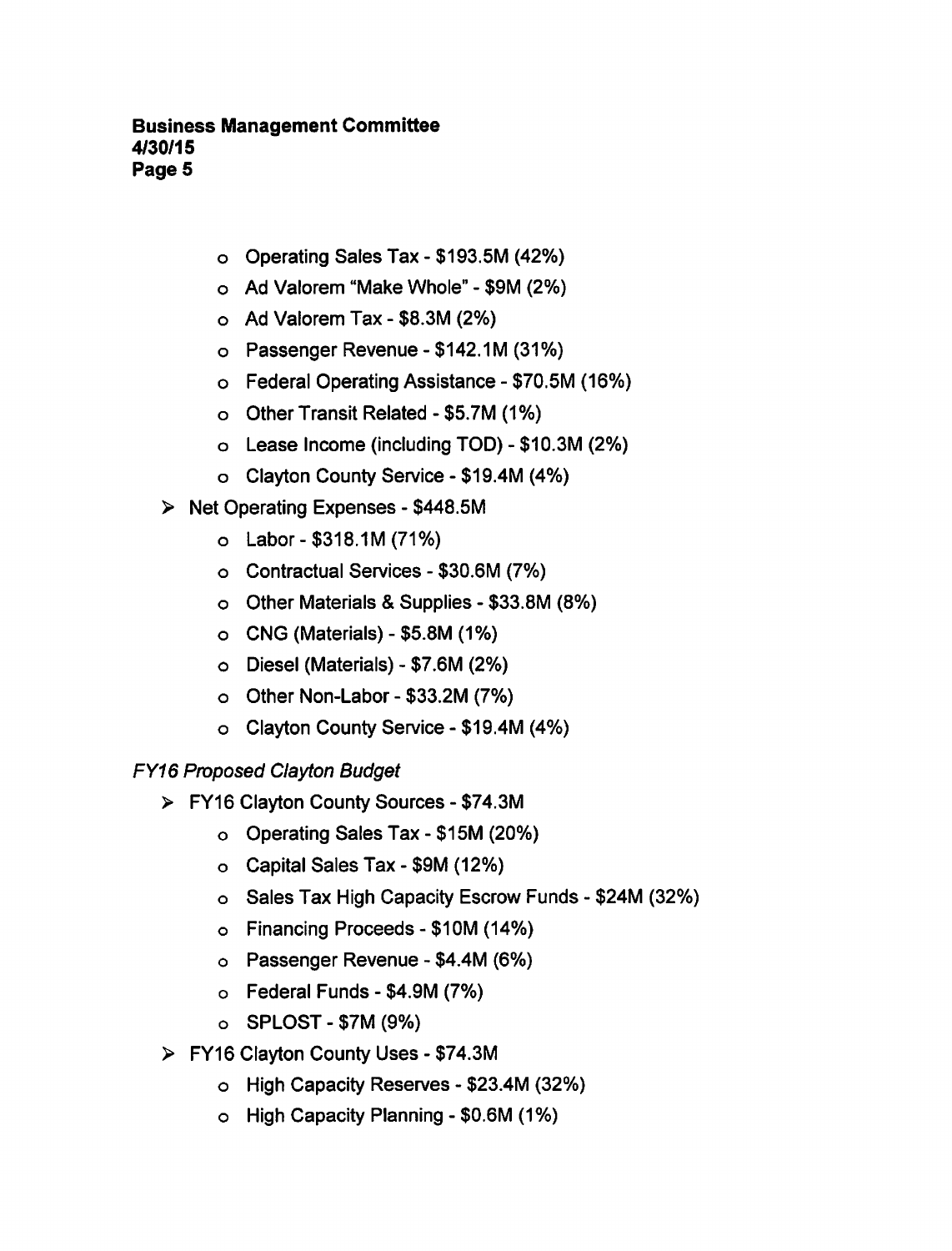- $\circ$  Capital Investment \$17.6M (24%)
- $\circ$  Operating & Maintenance \$19.4M (26%)
- o Operating/Systems Reserves \$4.7M (6%)
- $O$  Debt Service \$4.6M (6%)
- $\circ$  Sustaining Capital \$4M (5%)

# FY16 Proposed Capital Budget

# **Assumptions**

- $\triangleright$  Projects already under contract or in the very large stages of the procurement process
- $\triangleright$  Policy directives in terms of size of Bus and Mobility procurements
- Project Prioritization Scoring (Expert Choice):
	- Life/safety critical projects
	- Security/regulatory projects
	- Operations critical projects
- $\triangleright$  Partial funding for Planning functions
- $\triangleright$  Partial funding for CIP support and various business support functions

# **FY16 Capital Budget Sources & Uses**

- $\triangleright$  Beginning Balance \$36.3 M
- $\triangleright$  Revenues
	- $\circ$  Sales Tax \$202.5M
	- $\circ$  Federal Funds \$41.5M
	- o Other Revenue \$1.5M
	- Debt Issue-\$156M
	- o Total Sources of Funds \$437.8M
- $\triangleright$  Expenditures
	- $\circ$  Capital Program Summary \$283.1M
	- o Debt Service \$148.9M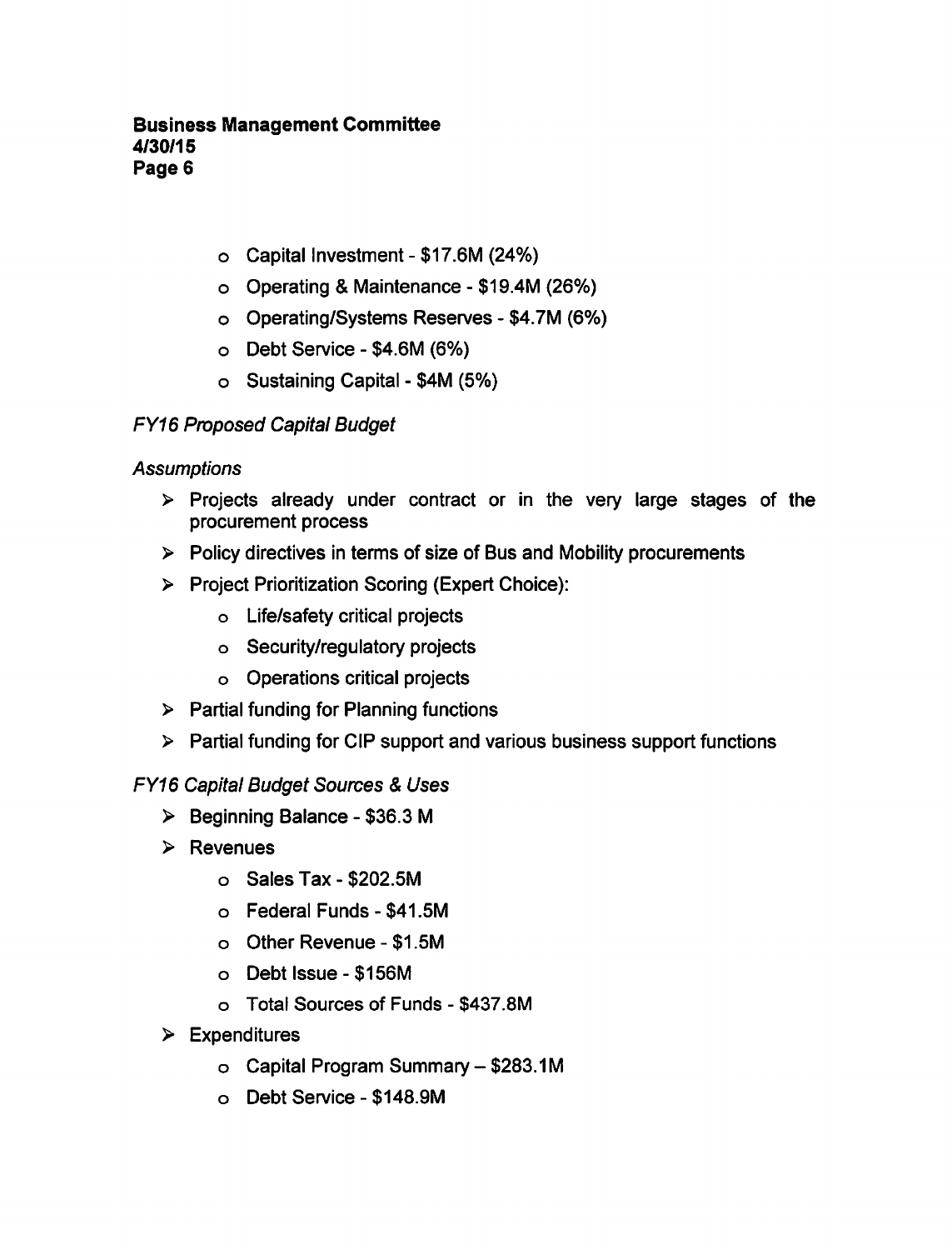o Total Uses of Funds - \$432M

FY16 Debt Position (\$ in millions)

- $\triangleright$  Opening Debt Position (Principal) \$1998.3
	- $\circ$  New Debt (FRN) \$156
	- o Debt Service \$148.9
	- $\circ$  Net Available for Capital Investment \$7.1
	- $\circ$  Principal paid \$62.7
- $\triangleright$  Closing Debt Position \$2,091.6

# FY16 Capital Budget by Program

- $\triangleright$  Vehicles \$34.5M
- $\triangleright$  Facilities & Stations \$47.4M
- $\triangleright$  Maintenance of Way \$4.1M
- $\triangleright$  Systems \$165.7M
- Non-Asset-\$31.3M
- $\triangleright$  Total FY16 CIP \$283.1M

FY16 Capital Budget - Top Ten Projects by Cost

- $\triangleright$  Train Control Systems Upgrade \$25.7M
- $\triangleright$  Fire Protections Systems Upgrade \$20.5M
- $\triangleright$  Brady Mobility Facility \$18M
- $\triangleright$  Tunnel Ventilation System Rehabilitation and Upgrade \$17.3M
- $\triangleright$  MARTA Reliability Centered Maintenance Program LCARE \$12.3M
- $\triangleright$  Future Radio Infrastructure \$10.7M
- $\triangleright$  Audio Visual Information System (AVIS) \$8.2M
- $\triangleright$  Articulated Buses \$7.4M
- $\triangleright$  Facilities Upgrade Program \$7.3M
- $\triangleright$  Bus Midlife Overhaul \$4.3M
- $\triangleright$  Total \$131.6M; approximately 47% of the FY16 Budget